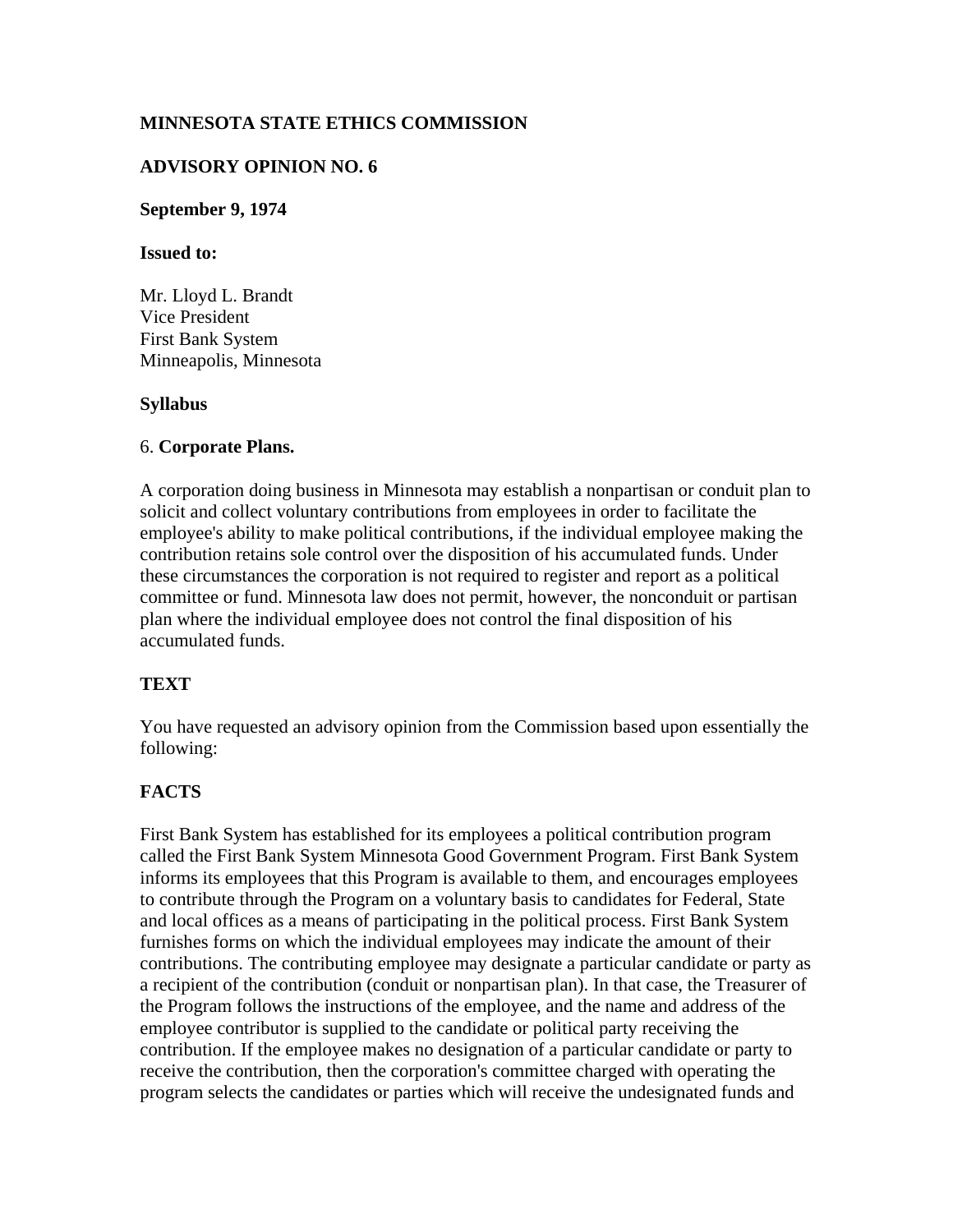decides the amounts to be allocated to each candidate or party (nonconduit or partisan plan).

Employees are given the option of having money withheld from their paychecks for the Program. First Bank System officers and employees provide the services necessary to operate the Program as part of their regular duties, and First Bank System bears all administrative and other costs of the Program.

Before taking steps to distribute funds under the Program to Minnesota statewide or legislative candidates, you ask the Commission the following:

# **QUESTIONS**

**1.** Under Minnesota law, can a corporation doing business in Minnesota establish and administer either a nonpartisan (conduit) plan, or a partisan (nonconduit) plan, to solicit and collect voluntary contributions from its employees whereby distributions are made to statewide or legislative candidates for offices in Minnesota?

2. To the extent that the answer to the first question is in the affirmative, what are the registration and reporting requirements for such a plan under Minnesota law?

## **OPINION**

It is the opinion of the Commission that under Minnesota law the corporation may receive and distribute contributions from employees to state parties or candidates for state or local offices in Minnesota where the designation is made by the employee (nonpartisan plan), but that the corporation may not collect undesignated employee contributions and distribute them to such parties or candidates at the discretion of the corporation (partisan plan). If a corporation elects to use the nonpartisan plan, it need not register and report as a political fund under Minnesota law.

By way of background, the First Bank System Program resembles the plans established in Minnesota by a number of corporations under Federal law. Some of these plans, such as that of the First Bank System, are operated through a Committee registered under Federal law, so as to permit the corporation itself to allocate undesignated employee contributions to parties or candidates chosen by the corporation (nonconduit), as well as to distribute designated contributions (conduit). Other such plans do not involve the establishment of a Committee under Federal law, but merely involve a purely conduit system under which individual accounts are established in which employee contributions are accumulated for subsequent distribution by the corporation to candidates solely as directed by the employee.

Under Minnesota law, corporations are prohibited from making political campaign contributions: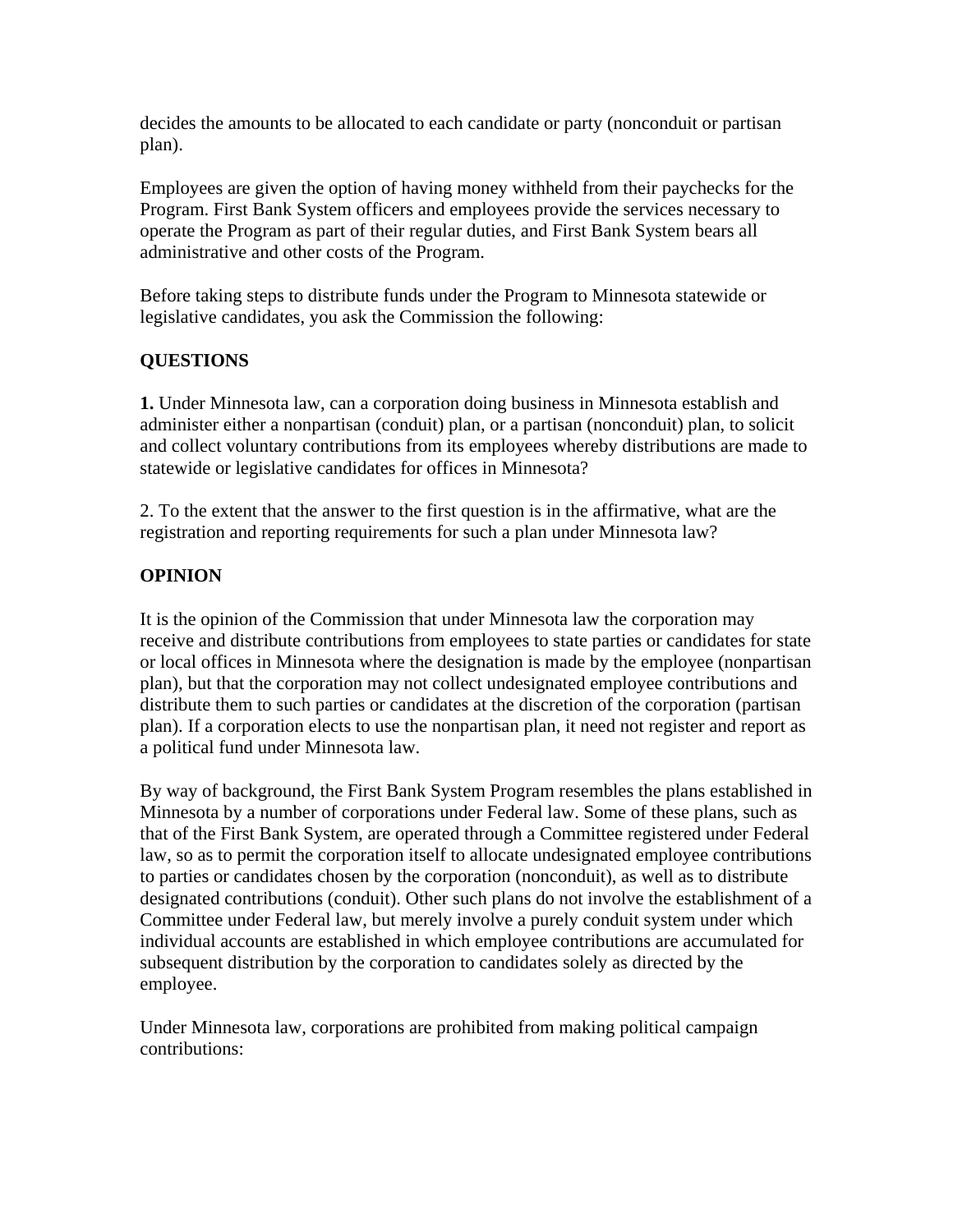211.27 CORPORATIONS NOT TO CONTRIBUTE TO POLITICAL CAMPAIGN. Subd. 1. No corporation doing business in this state shall pay or contribute, or offer, consent, or agree to pay or contribute, directly or indirectly, any money, property, free service of its officers or employees or thing of value to any political party, organization, committee, or individual for any political purpose whatsoever, or to promote or defeat the candidacy of any person for nomination, election, or appointment to any political office. If any corporation shall be convicted of violating any of the provisions of this chapter, it shall be subject to a penalty in the amount not exceeding \$ 10,000 to be collected as other claims or demands for money are collected; and, if a domestic corporation, in addition to that penalty, it may be dissolved; and, if a foreign or non-resident corporation, in addition to that penalty, its right to do business in this state may be declared forfeited. (Emphasis supplied.)

A "political purpose" is defined under Minn. Stat. 211.01, subd. 2, as follows:

Subd. 2. Any act shall be deemed to have been for "political purposes" when the act is of a nature, **is** done with the intent, or is done in such a way, as to influence or tend to influence, directly or indirectly, voting at any primary or election or on account of any person having voted, or refrained from voting, or being about to vote or refrain from voting at any election or primary.

This definition appears applicable to elections not involving candidates, since Minn. Stat. 211.27 contains a separate additional clause prohibiting contributions " . . . to promote or defeat the candidacy of any person." The existence of this latter clause indicates that it is the pertinent clause to the present situation.

Likewise, under Minn. Stat. 10A.01, subd. 7, "contribution" is defined as follows:

Subd. 7. "Contribution" means:

(a) A gift, subscription, loan, advance, the providing of supplies, materials or equipment, or deposit of money or anything else of value made to influence the nomination for election or election of a candidate to office;

(b) A transfer of funds between political committees or political funds; or

(c) **The** payment of compensation for the personal services of another person which are rendered to a candidate, political committee or political fund to influence the nomination for election **or** election of a candidate to office by any person other than that candidate, political committee or political fund.

"Contribution" does not include services provided without compensation by individuals volunteering their time on behalf of a candidate, political committee or political fund, or coverage by news media, but only while acting in the ordinary course of business of publishing or broadcasting news items, editorials or other comments. (Emphasis supplied.)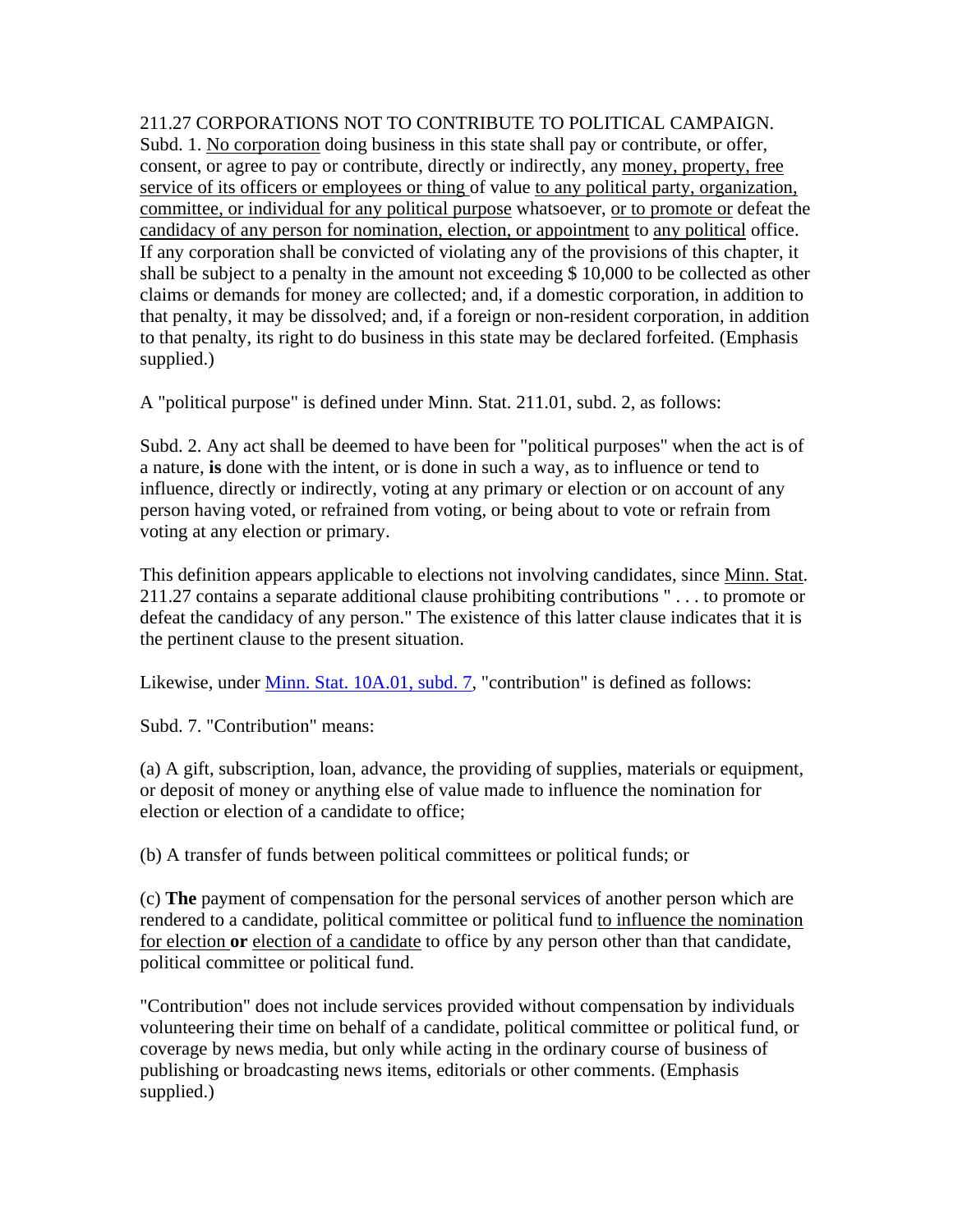The question under the statutes in the case of each plan is whether the expenditure of the corporation's resources is made in such a way as to promote any candidacy contrary to Minn. Stat. 211.27, or to influence the election of any candidate under Minn. Stat. 10A.01, subd. 7. *Webster's Seventh New Collegiate Dictionary* defines the verb "promote" as meaning:

"2a: to contribute to the growth or prosperity of: FURTHER . . .

Likewise, the verb "influence" is defined as meaning:

"I: to affect or alter by indirect or intangible means: SWAY 2: to have an effect on the condition or development of MODIFY"

In applying the language of the statutes, there is clearly a difference between the nature of the corporate activity engaged in under the conduit (nonpartisan) plan, as opposed to the nonconduit (partisan) plan.

## **Conduit Plan**

Under the conduit or nonpartisan plan, the employee alone makes the selection of each candidate or party which will receive his contribution. In this case, the corporation is expending its resources solely as an aid to the employee; and any benefit to any candidate or party receiving the contribution is merely coincidental with the employee's selection. The corporation's activity is purely neutral in character, and is intended purely to encourage political contributions by employees in general. It is only the employee's decision, and the employee's contribution, which operates to promote or influence the outcome of any particular election. In our opinion, therefore, it follows that the operation of the nonpartisan or conduit plan is not prohibited under the Minnesota law. The corporation is not expending its resources to "promote" or "influence" the election of any candidate as those terms are used in the statutes. This result is consistent with the clear intent of the statute to prohibit corporate influence directed to the benefit of a particular candidate. See LaBelle v. Hennepin County Bar Association, 206 Minn. 290, 288 N.W. 788 (1939).

## **Nonconduit Plan**

By contrast, the operation of the nonconduit or partisan plan represents a corporate expenditure for services and other costs clearly intended to promote or influence the election of certain specific candidates for election. Under the nonconduit plan the corporation, through the appointed committee, is definitely exerting its influence by deciding to direct accumulated employee contributions in such manner as the corporation deems most beneficial to its interests. This is clearly proscribed by the express language of the above statutes.

Likewise, under the nonconduit plan, the corporation would be required to establish a registered political fund in order to accumulate the employee contributions: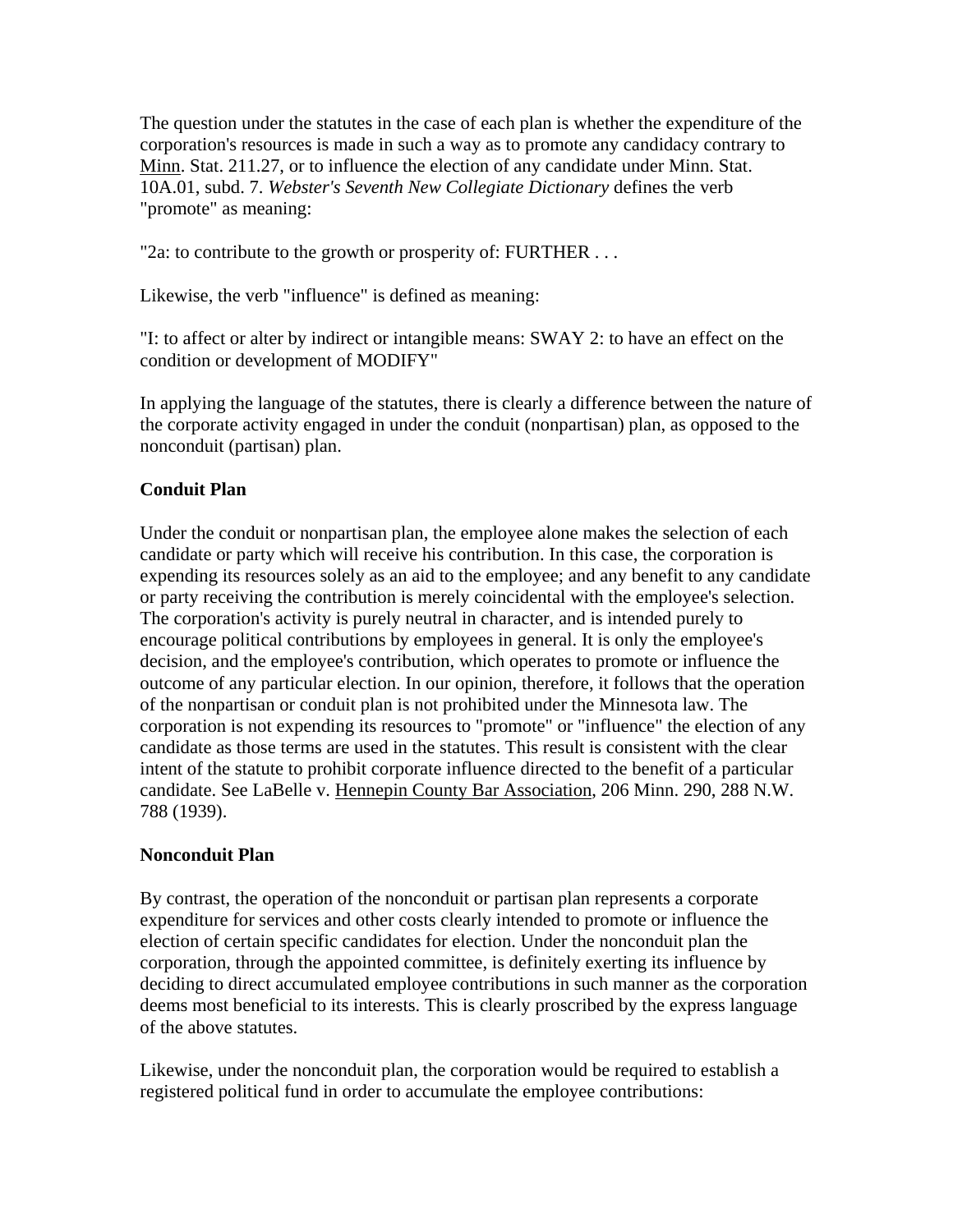10A.01, subd. 16. "Political fund" means any accumulation of dues or voluntary donations by an association other than a political committee, which accumulation is collected or expended for the purpose of influencing the nomination for election or election of a candidate. (Emphasis supplied.)

Since under Minn. Stat. 10A.01 "contribution" includes providing anything of value to influence an election, or transfer of funds from a political fund or payment of personal services rendered to a political fund to influence any election, the corporation under the nonconduit plan would be making a contribution; under each of these defined criteria, contrary to Minn. Stat. 211.27.

## **Federal Law**

The foregoing conclusions are supported by reference to the comparable Federal law on the subject.

Under 18 U.S.C. 610, it is illegal for a corporation" to make a contribution or expenditure in connection with any election to any political office." However, under the 1972 amendments to section 610, the term contribution or expenditure was defined to exclude" the establishment, administration, and solicitation of contributions to a separate, segregated fund to be activated for political purposes. Thus, under Section 61 0 a corporation (such as First Bank System) may have a nonconduit plan, as well as a conduit plan for purposes of making distributions to candidates for Federal office.

However, under Section 611, of Title 18, corporations having Federal contracts may not" ...directly or indirectly make . . . any contribution of money or any other thing of value.... to any political party, committee, or candidate for public office or to any person for any political purposes or use . . . " Under Section 611 a nonconduit plan is prohibited. 1

The extent of the prohibition under Minnesota state law is parallel to Section 611, which prohibits nonconduit plans but permits conduit plans, rather than Section 610, which permits both. This result is confirmed by reference to Pipefitters Local Union No. 562 v. United States, 92 S.Ct. 2247 (1972). That case arose under Section 610 prior to the 1972 Federal amendments, but was decided by the Supreme Court after the enactment of the amendments. There a union nonconduit plan was upheld. However, the Court relied upon a wealth of legislative history as a basis for concluding that voluntary nonconduit contribution plans of corporations or unions did not fall within the activity prohibited by Congress. The Court further relied upon the fact that Congress enacted the 1972 amendments to Section 610 (permitting the conduit plan) merely to codify the preexisting Federal law. In Minnesota, on the other hand, there is an absence of legislative history indicating any intention by the legislature to permit the nonconduit plan. Also, the Minnesota statutes themselves are more stringent than Section 610 as it existed prior to 1972, and are at least as stringent as Section 611. Thus, Minn. Stat. 211.27 prohibits any corporate contribution made directly or indirectly. Section 610 prior to 1972 contained no such language. Likewise, Section 610 prior to 1972, in contrast to the Minnesota statutes, did not expressly exclude furnishing of services of officers and employees from the area